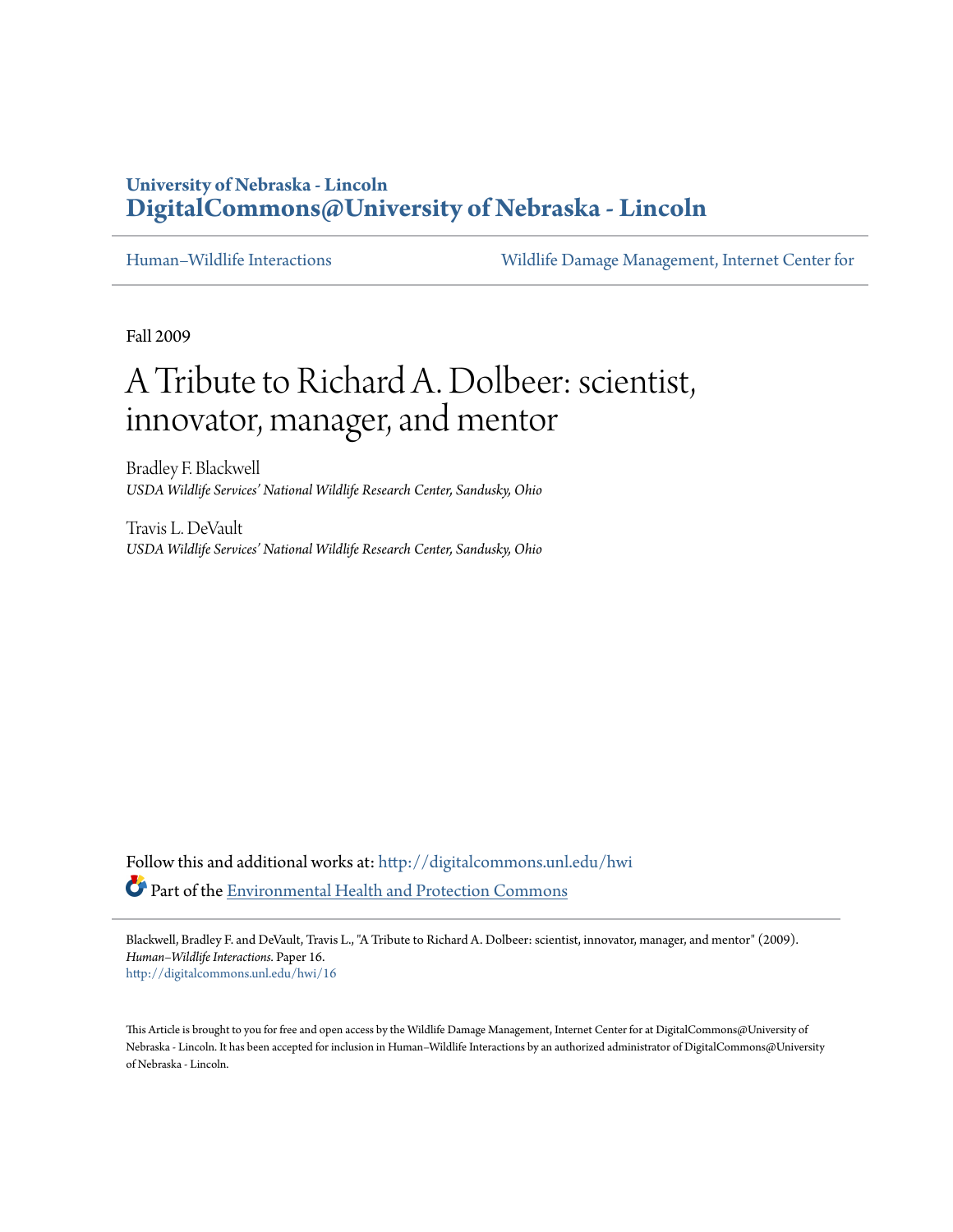## *A Tribute to Richard A. Dolbeer*

## Richard A. Dolbeer: scientist, innovator, manager, and mentor

**BRADLEY F. BLACKWELL and TRAVIS L. DEVAULT**. USDA Wildlife Services' National Wildlife Research Center, Ohio Field Station, 6100 Columbus Avenue, Sandusky, Ohio 44870, USA

**Richard A. Dolbeer** retired in September 2008 from the U.S. Department of Agriculture, Wildlife Services (WS) program. Over the last 30 years, his research has encompassed the areas of population dynamics of pest species, economic assessment of losses, development of practical management techniques for resolving human–wildlife conflicts, and integrated pest management programs in the United States and abroad (Africa, Asia, Latin America). Most notably, he is one of a few individuals who recognized, early on, the cost in lives and property due to wildlife collisions with aircraft and that much of that cost is avoidable through the application of findings wrought by solid science. For the last 20 years, he has served in the forefront of research, management, and policy development to reduce wildlife hazards to aircraft.

In the mid-1980s, Richard developed a research effort that led to establishment of the aviation project of the USDA/WS National Wildlife Research Center. He served as project leader for the aviation project through 2002, focusing entirely on reducing wildlife hazards to aviation.

From 2002 to 2008, Richard served as the national coordinator of the WS Airport Wildlife Hazards Program. He worked collaboratively with 5 foreign governments and produced advances in how airport habitats should be managed to reduce use by wildlife, in the design of turbine-powered engines and airframes to withstand bird strikes, and in how wildlife strike data are reported and interpreted. In addition, he led the effort to establish information exchanges within aviation, wildlife management, and research communities, as well as government agencies and the private sector, to mitigate the growing threat posed to aviation safety by wildlife populations.



**Richard A. Dolbeer**

Richard's work on management of airport habitats to reduce its attractiveness to wildlife has been applied by WS biologists at >750 airports in the United States. In particular, he played a key role in the development of a longterm research and management agreement between WS and John F. Kennedy International Airport (JFKIA).

Concurrent to his work at JFKIA, Richard's insight into wildlife behavioral ecology and management led to the establishment of a series of interagency agreements with the Federal Aviation Administration (FAA) to conduct research on wildlife hazards to aviation. In collaboration with the FAA, Richard and scientists under his guidance have evaluated >30 control products and wildlife management strategies.

Richard received formal training at the University of the South (B.A., biology), the University of Tennessee (M.S., zoology), and Colorado State University (Ph.D., wildlife